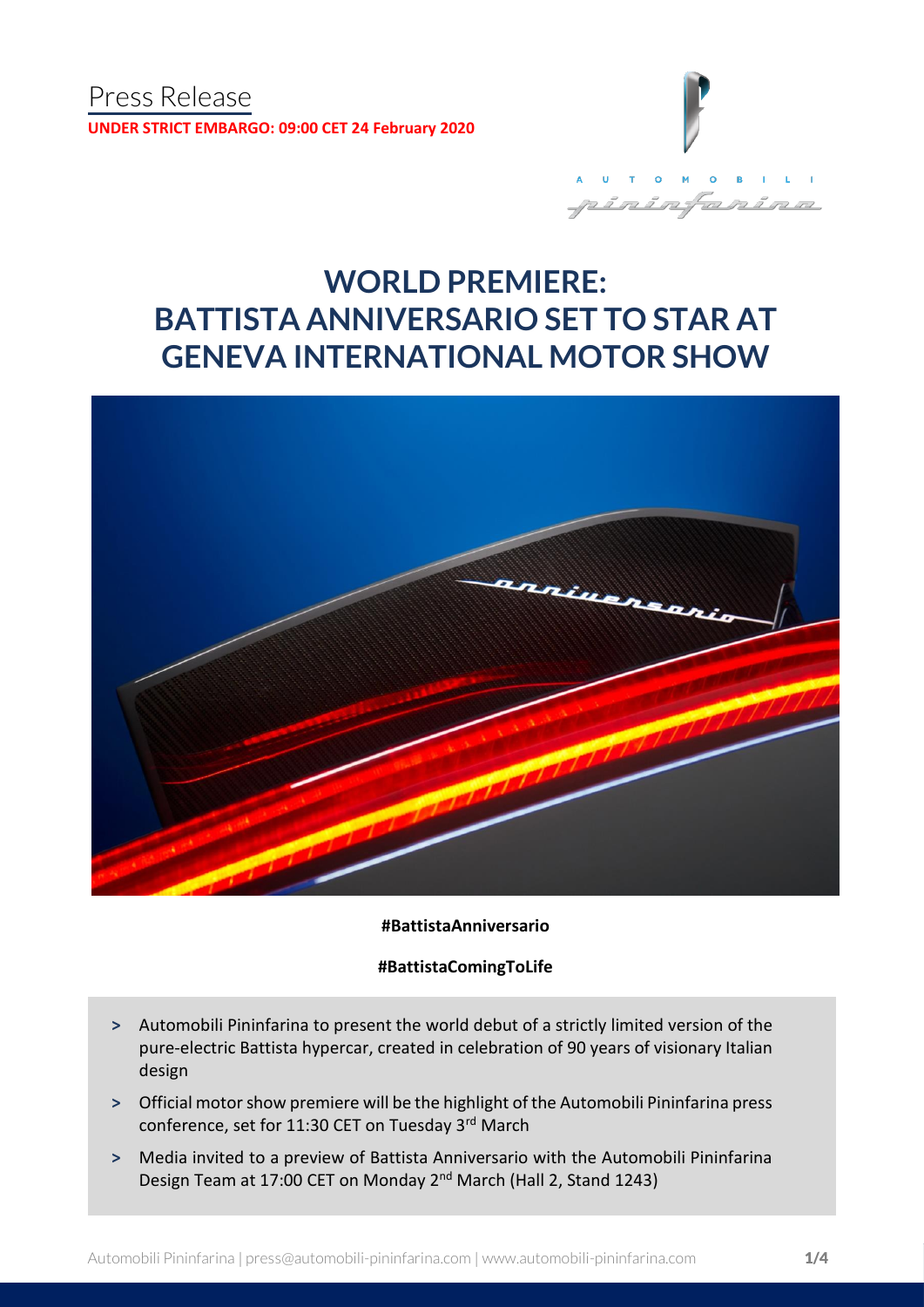## Press Release

**(Munich, 24 th February 2020):** Automobili Pininfarina will present the ultimate expression of its design DNA at next month's Geneva International Motor Show with the world premiere of the Battista Anniversario – a strictly limited volume, hand-crafted pure-electric hyper GT. The Battista Anniversario celebrates the 90<sup>th</sup> anniversary of Pininfarina – the coach builder and creator of some of the world's most iconic car designs – and pays tribute to its founder, Battista 'Pinin' Farina.

With no more than five cars to be hand-built in Cambiano, Italy, the Battista Anniversario is destined to become the fastest and most powerful car ever built in Italy. The Anniversario is the ultimate expression of the Battista hypercar, with enhanced dynamic abilities based on an aerodynamic package and unique heritage-inspired livery that blends signature Pininfarina styling cues with a new array of design elements crafted by Automobili Pininfarina's design team.

The world premiere of Battista Anniversario in Geneva comes as the dynamic testing phase of Battista accelerates, with impressive early results: powertrain prototypes of the 1,900 hp (1,400 kW) pureelectric hyper GT are already achieving 80% of its phenomenal performance capability, with further tests scheduled in the hands of legendary racer Nick Heidfeld, now Development Driver with Automobili Pininfarina. During the summer of 2020, a very limited number of potential customers will also have the opportunity to experience the Battista's thrilling performance at exclusive test drive events.

The Battista Anniversario will form the centrepiece of Automobili Pininfarina's presence at the Geneva International Motor Show between  $3^{rd}$  –  $15^{th}$  March, located on Stand 1243 in Hall 2. Media guests are cordially invited to attend an on-stand pre-show preview between 17:00 and 19:00 on Monday 2<sup>nd</sup> March and a press conference, shared with Pininfarina SpA, between 11:30 and 12:00 on Tuesday 3<sup>rd</sup> March.

Requests for interviews with Chief Executive Officer Michael Perschke, Chief Design Officer Luca Borgogno, and Director of Sports Cars René Wollmann should be made to Christian Scheckenbach (c.scheckenbach@automobili-pininfarina.com).

The countdown to the reveal of the Battista Anniversario has also started on the Automobili Pininfarina website with a simultaneous reveal to those not attending the Geneva International Motor Show. Full information will be available [here.](https://automobili-pininfarina.com/an-electrifying-premiere/)

**Ends**

### **PRESS CONTACTS**

Dan Connell Christian Scheckenbach Chief Brand Officer **Head of PR and Partnership Communications** (M) +49 (0) 160 553 0318 (M) +49 (0) 171 265 4094

Email: d.connell@automobili-pininfarina.com Email: c.scheckenbach@automobili-pininfarina.com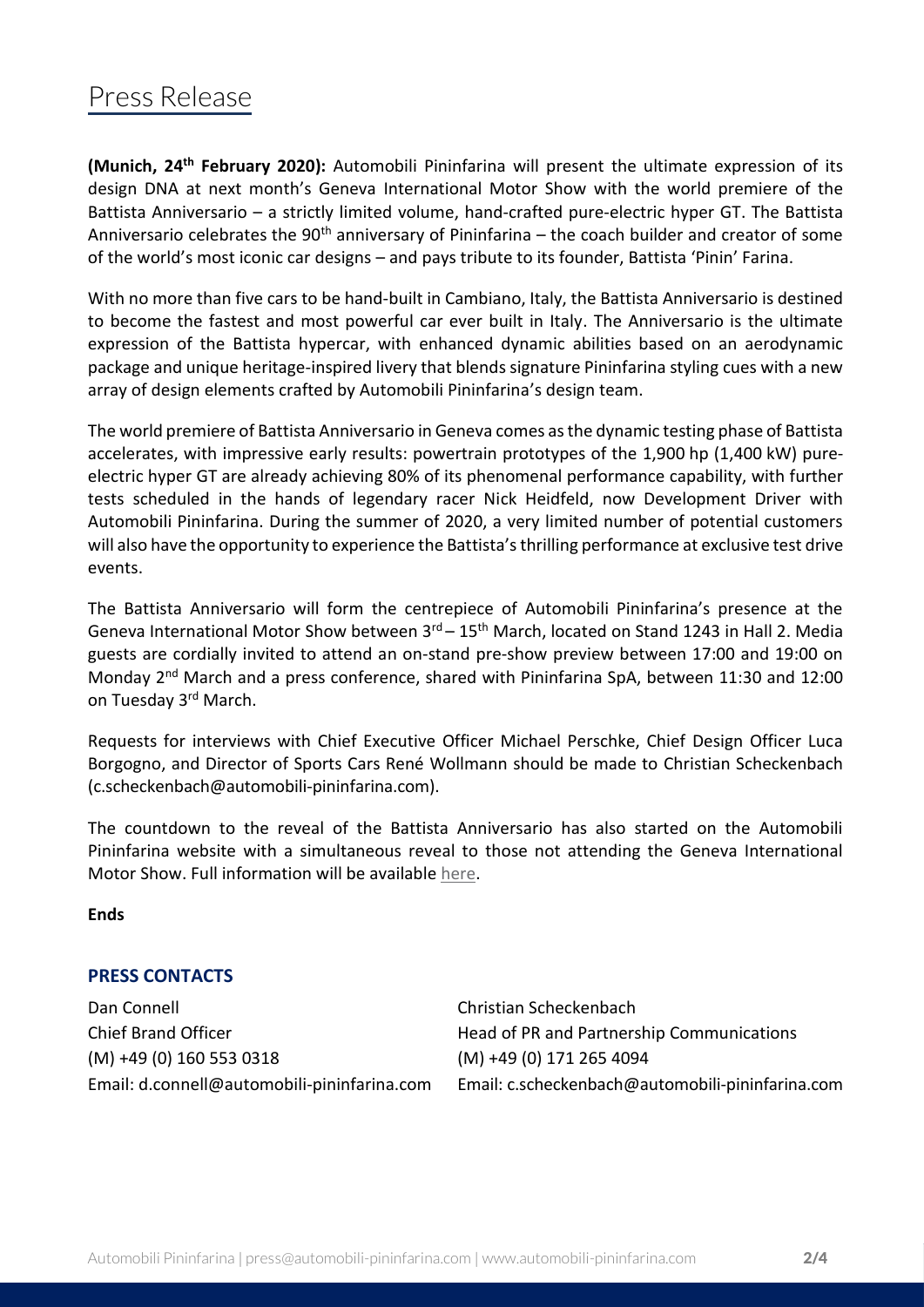### **For more information and for the media kit, please visit: [www.automobili-pininfarina.com/media-zone](http://www.automobili-pininfarina.com/media-zone)**

#### **Editor's notes**

#### **Automobili Pininfarina and the Battista**

Automobili Pininfarina is based in Europe with offices in Turin, Italy, and Munich, Germany. A team of experienced automotive executives from luxury and premium car brands are designing, developing and producing all models that will be sold and serviced in all major global markets under the brand name Pininfarina. The new company aims to be the most sustainable luxury car brand in the world.

The company is a 100 per cent Mahindra & Mahindra Ltd investment and has been named Automobili Pininfarina following the signing of a trademark licence agreement between Pininfarina SpA and Mahindra & Mahindra Ltd. Pininfarina SpA will take an influential role in supporting design and production capacities based on their unique almost 90-year experience of producing many of the world's most iconic cars.

#### **The chronology of Automobili Pininfarina – redefining sustainable luxury performance.**

**April 2018:** Anand Mahindra, Chairman, Mahindra & Mahindra, Paolo Pininfarina, Chairman, Pininfarina SpA, and Dr. Pawan Goenka, Chairman, Mahindra Racing, launch the new car brand with Michael Perschke, CEO, Automobili Pininfarina at the Rome Formula E race. Automobili Pininfarina confirms indicative performance targets for its first car, PF0 (later named Battista). 1,900 hp, 0 – 100 km/h in ‹2 seconds, top speed in excess of 350 km/h and an all-electric range of over 500 km.

**August 2018:** Full-scale design concept of PF0 revealed at an exclusive customer event in Pebble Beach, California. Confirmation that no more than 150 units of the exclusive all-electric hypercar will be built and the start of production during 2020.

**September 2018:** Automobili Pininfarina announces Rimac as the Technical Powertrain and Battery partner for the PF0. Confirms Munich as the company's headquarters.

**December 2018:** Automobili Pininfarina confirms that the previously code named PF0 will be called 'Battista', after Battista 'Pinin' Farina, the founder of the Carrozzeria Pininfarina coachbuilding company he started in 1930.

**February 2019:** Automobili Pininfarina announces the first stage of its retail strategy, confirming retail locations in the USA, Europe, Asia and Middle East, with an aspiration of 25-40 globally distributed retail specialists.

**March 2019:** Automobili Pininfarina Battista is the 'star of the show' at the Geneva Motor Show, with its first public showing. Battista also receives its German debut at GREENTECH Festival, Berlin, and its UK introduction at the 77<sup>th</sup> Goodwood Members Meeting.

**April 2019:** The Battista makes its first Italian appearance at the 2019 Rome Formula E race, exactly 12 months after the launch of the brand. The Battista also had its US public introduction at a star-studded event in New York, and Middle East reveal in Dubai, with retail partner Adamas Motors.

**July 2019:** The development programme of the Automobili Pininfarina Battista continues apace, with wind tunnel testing underway and simulated dynamic performance tests completed under the guidance of Development Driver Nick Heidfeld.

**August 2019:** Automobili Pininfarina presents the PURA Vision at an exclusive viewing at Monterey Car Week. The PURA Vision design model shows how Automobili Pininfarina will channel historic inspiration into a vision of the future of automotive luxury.